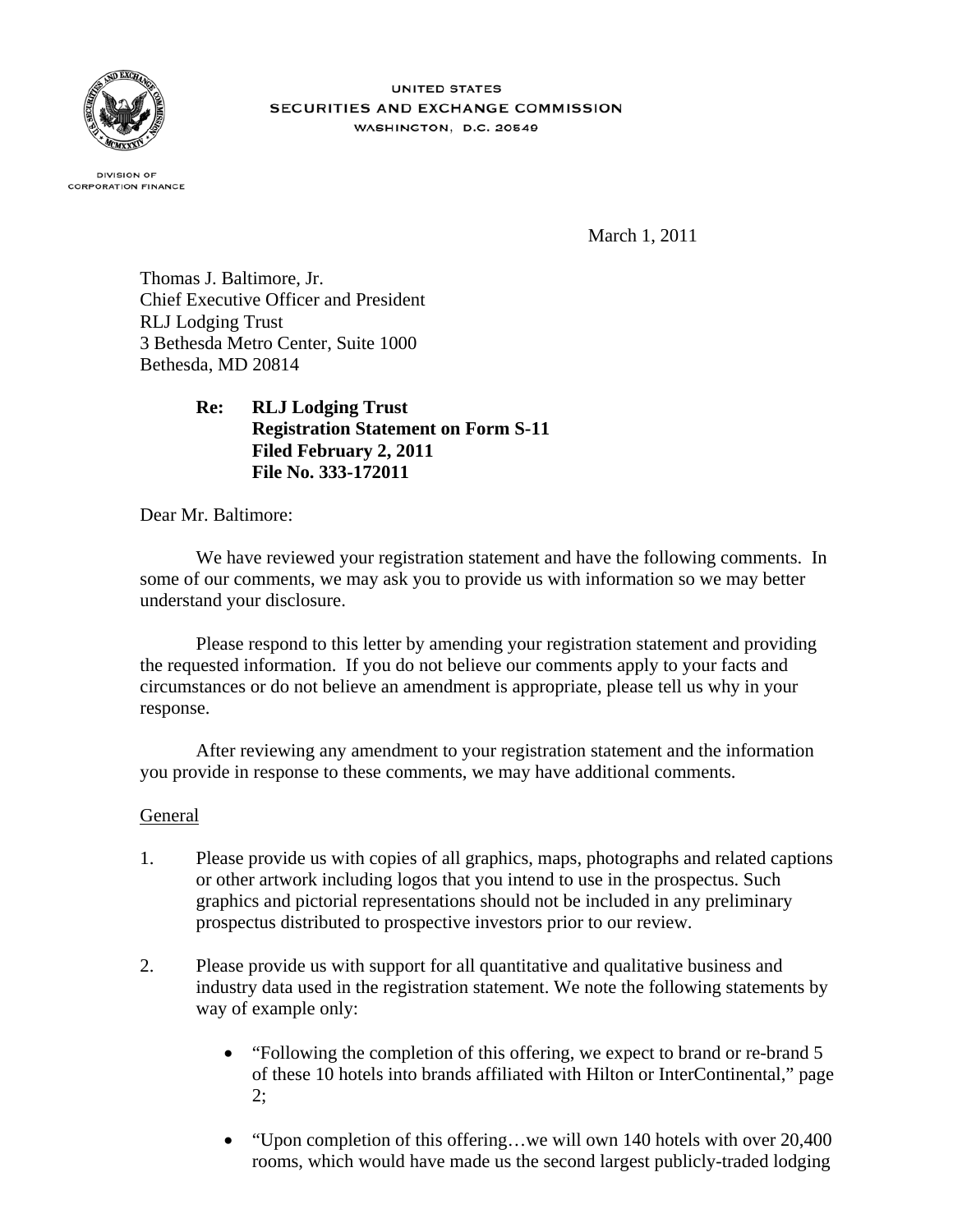> REIT based on number of hotels and the fifth largest publicly traded lodging REIT based on number of rooms, as of September 30, 2010," page 3;

- "We believe the quality of our portfolio… portfolio-wide satisfaction scores that are consistently higher than industry average scores for our respective brands," page 3;
- "We are the fourth largest owner of Marriott-branded hotels in the United States based on number of hotels and number of rooms," page 3;
- "Operating performance of the U.S. lodging industry declined significantly from the peak in 2007 to 2009, as evidenced by a RevPAR decline of 18.3% during that period (as reported by Smith Travel Research)…" page 5; and
- "The International Monetary Fund estimates that U.S. GDP will grow 2.3% in 2011…" page 5.

Clearly mark the specific language in the supporting materials that supports each statement. Further, please tell us if any of the supporting materials were prepared specifically for you in connection with this offering. Please ensure that you update your disclosure to the extent more recent information is available.

3. Please tell us if any portion of the purchase price will represent a gain or a loss related to the settlement of a pre-existing relationship, which should be accounted for separately from the business combination. Refer to ASC 805-10-25-20 through 25-21 and ASC 805-10-55-20 through 55-23.

# Prospectus Summary, page 1

4. Please provide a brief description of the difference between a "focus-service hotel" and a "compact full-service hotel."

# Competitive Strength, page 3

5. We note your disclosure that Fund I has generated net IRR of 53.2%. Please revise your disclosure to include information on the performance of the other two funds.

# Risk Factors, page 6

6. Please describe the share overhang risk related to Fund II and Fund III investors receiving shares in the formation transaction. Please reference the registration rights and lock-up agreements, quantify the number of shares being issued to Fund II and Fund III investors that will not be subject to a lock-up, and quantify the number of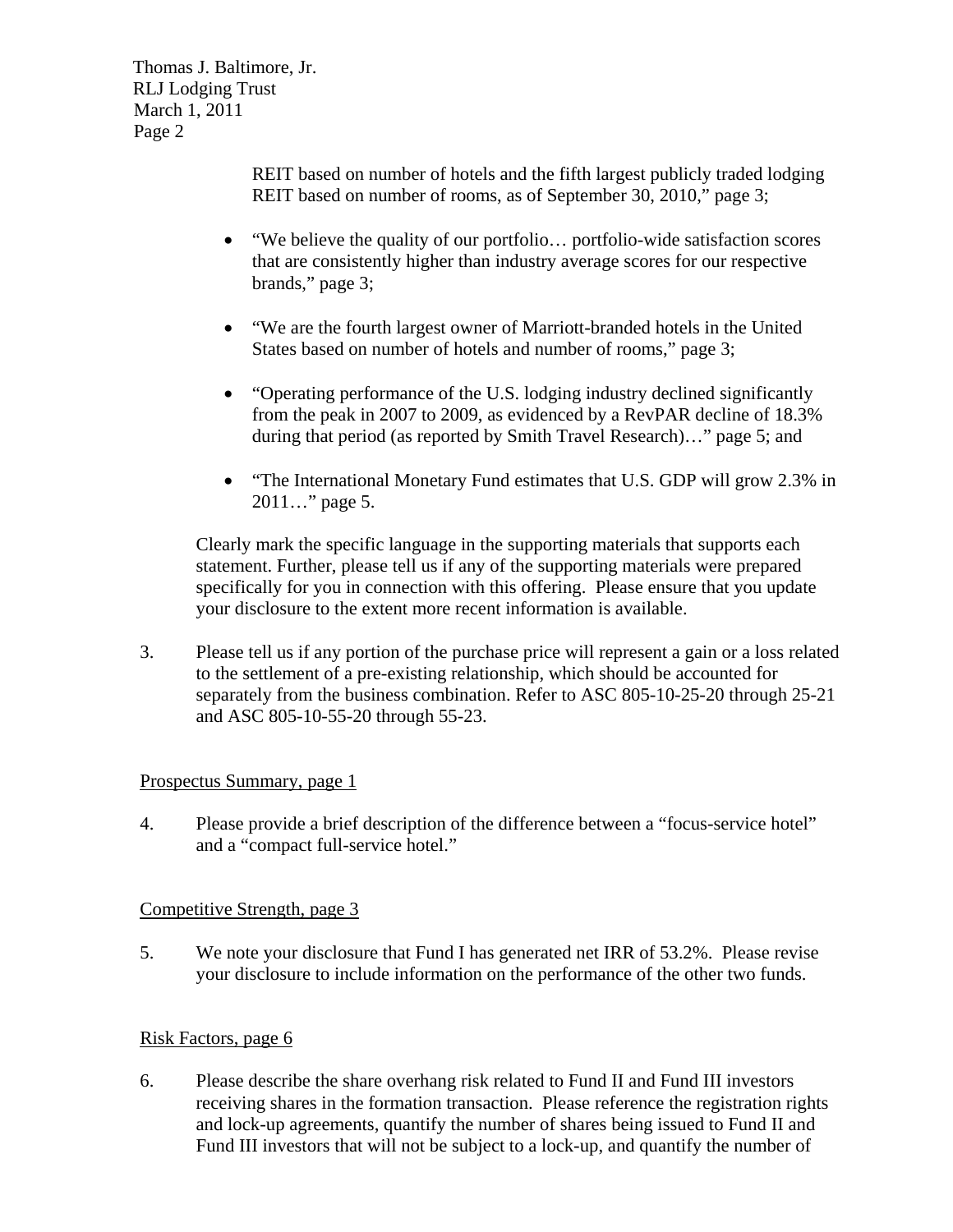> shares to be issued in the formation transactions to persons that will not have a continuing role in the management of the registrant.

# Joint venture investments that we make…, page 25

7. Please revise the disclosure to specify which if any of the bullet points apply to the Doubletree JV.

# Distribution Policy, page 51

8. Please tell us how you determined it is appropriate for you to project your initial dividend distribution. Please address the comparability of your pro forma results to your reasonable beliefs about results over the next twelve months, and specifically address any changes in portfolio management changes or brands.

# Dilution, page 55

9. Please advise us whether you intend to include the disclosure described in the first sentence of Item 506 of Regulation S-K. We may have further comment.

# Key Indicators of Operating Performance, page 60

10. We are not able to understand the significance of the "RevPAR penetration index." Please provide a more detailed description of the index in the prospectus, including a description of how it is calculated. In addition, please provide us support for the disclosed calculations.

# Investments in Hotels, page 62

11. Please revise your discussion of your critical accounting policy Investment in Hotels, to provide more detailed information about the significant assumptions and estimates made in your analysis of your hotel properties for impairment. Please disclose whether or not any properties were evaluated for impairment during 2010. For the properties evaluated for impairment in 2009, disclose the number of properties that were evaluated for impairment, and the extent to which you used each valuation technique. To the extent you used discounted cash flow models, please disclose the significant assumptions used in your models, such as the average discount rate assumed.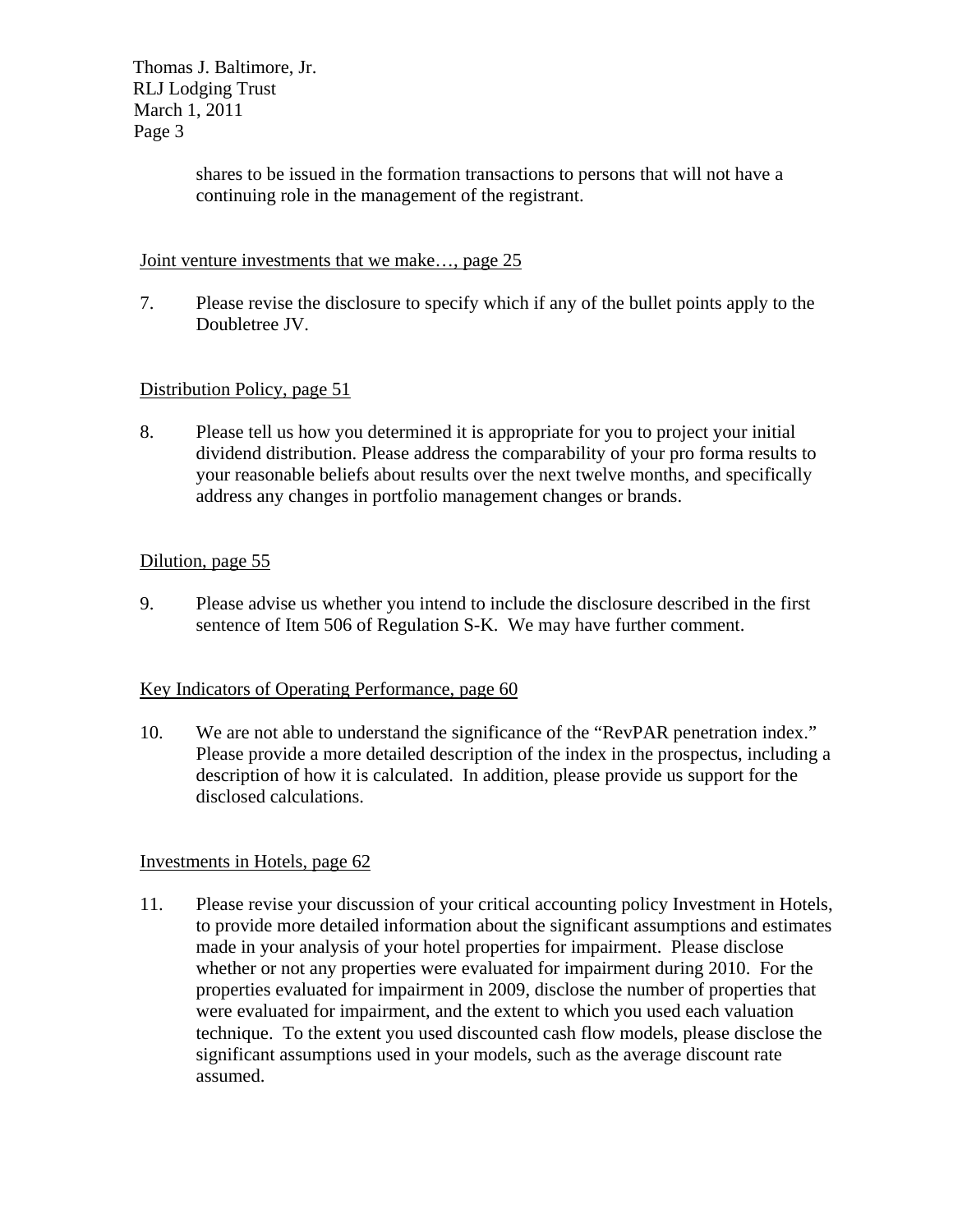# Revolving Credit Facility, page 80

12. Please advise us of the basis for your belief regarding the revolving credit facility. Please provide us a copy of any term sheet or letter of intent.

# Sources and Uses of Cash, page 82

- 13. Please provide a more detailed analysis of your anticipated uses of cash in 2011 and 2012, including debt principal and interest payments, dividend commitments, acquisitions (we note your contract to purchase the Hampton Inn Houston, your acquisition pipeline disclosure and your disclosed strategy to make distressed acquisitions), anticipated capital expenditures (including those related to your property improvement plans) and other material cash uses. Please describe the sources of cash you anticipate using for these purposes.
- 14. Please include disclosure analyzing how the financial covenants in your indebtedness may restrict your ability to incur additional debt to finance these uses. Please disclosure your pro forma unencumbered asset base.

### The U.S. Lodging Industry and Market Opportunity, page 90

15. We note that certain disclosures are attributed to Colliers PKF Hospitality Research. Please provide an analysis as to why these disclosures are not expertized disclosure and why a consent is not required pursuant to Rule 436.

# Geographic Diversification, page 98

16. Please expand the table to include percentage of revenue for each region.

#### Our Financing Strategy, page 107

17. The disclosure does not provide meaningful information to investors regarding your financing strategy. Please provide more detailed disclosure regarding your strategy, including your targeted company leverage, your relative use of fixed and floating rate debt, and your relative use of secured versus unsecured debt.

# Term Loan, page 110

18. Please disclose your pro forma financial covenant calculations.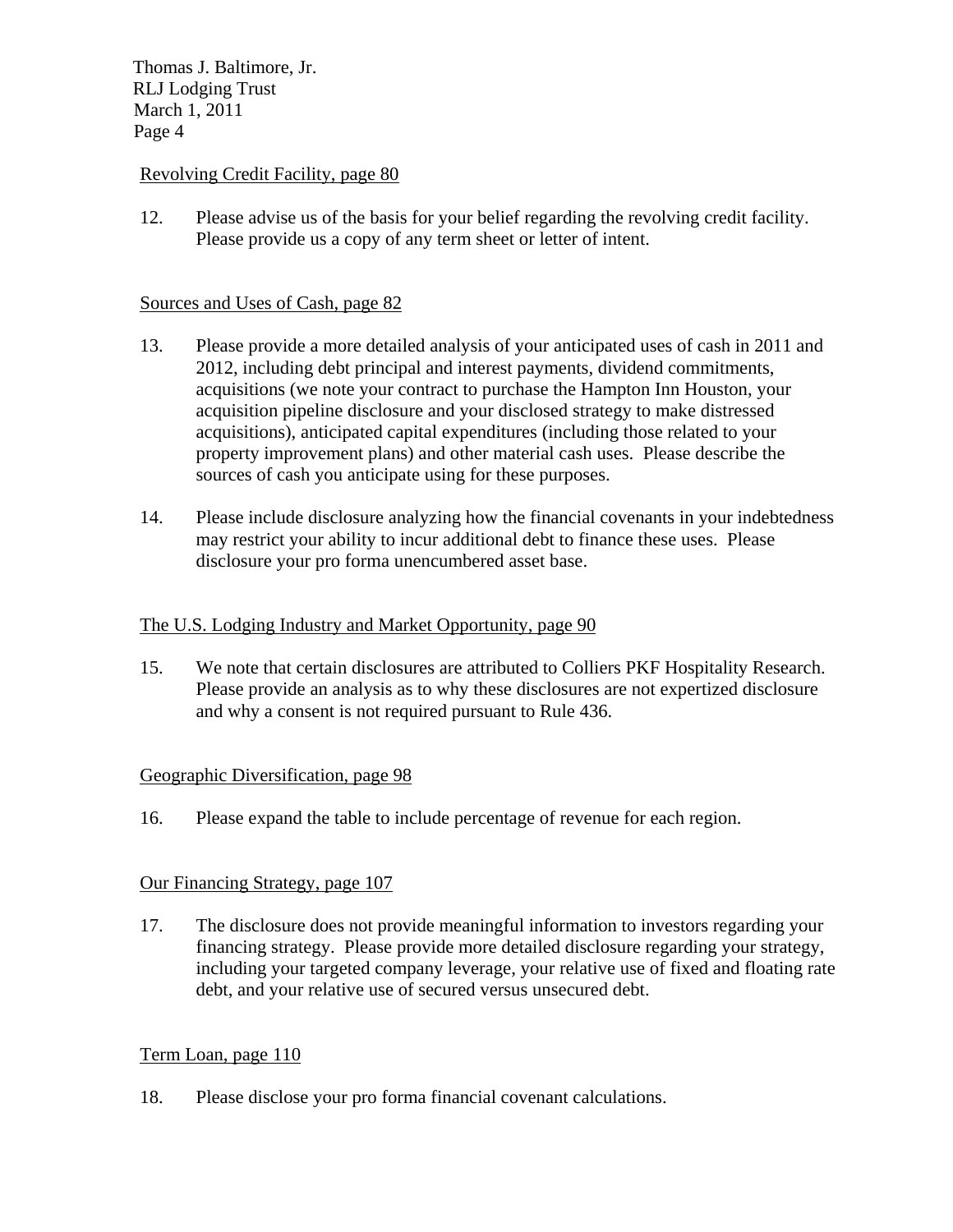# Formation Transactions, page 138

19. The disclosure on the bottom of page 139 states that you will assume \$1.3 billion in debt and then pay down indebtedness with the proceeds of the offering. However, from your pro forma financial statements and other disclosure in the prospectus, it appears that \$1.3 billion is the amount of debt that will be outstanding after application of the proceeds. Please advise or revise.

#### Conflicts of Interest, page 190

20. Please disclose any actual historical investment banking and commercial dealings between the underwriters and the company or its affiliates.

# Index to Financial Statements, page F-1

21. Please tell us how you determined you are not required to include audited financial statements of any acquired businesses. Refer to Rule 3-05 of Regulation S-X.

### Item 36. Financial Statement and Exhibits, page II-3

22. Please submit all exhibits as promptly as possible. We will review the exhibits prior to granting effectiveness of the registration statement and may have further comments after our review. If you are not in a position to file legal and tax opinions with the next amendment, please provide draft copies for us to review. In addition, we note the exhibit list includes "form of" agreements. Please advise us if you do not intend on filing final, executed agreements prior to effectiveness of the registration statement.

We urge all persons who are responsible for the accuracy and adequacy of the disclosure in the filing to be certain that the filing includes the information the Securities Act of 1933 and all applicable Securities Act rules require. Since the company and its management are in possession of all facts relating to a company's disclosure, they are responsible for the accuracy and adequacy of the disclosures they have made.

Notwithstanding our comments, in the event you request acceleration of the effective date of the pending registration statement please provide a written statement from the company acknowledging that:

• should the Commission or the staff, acting pursuant to delegated authority, declare the filing effective, it does not foreclose the Commission from taking any action with respect to the filing;